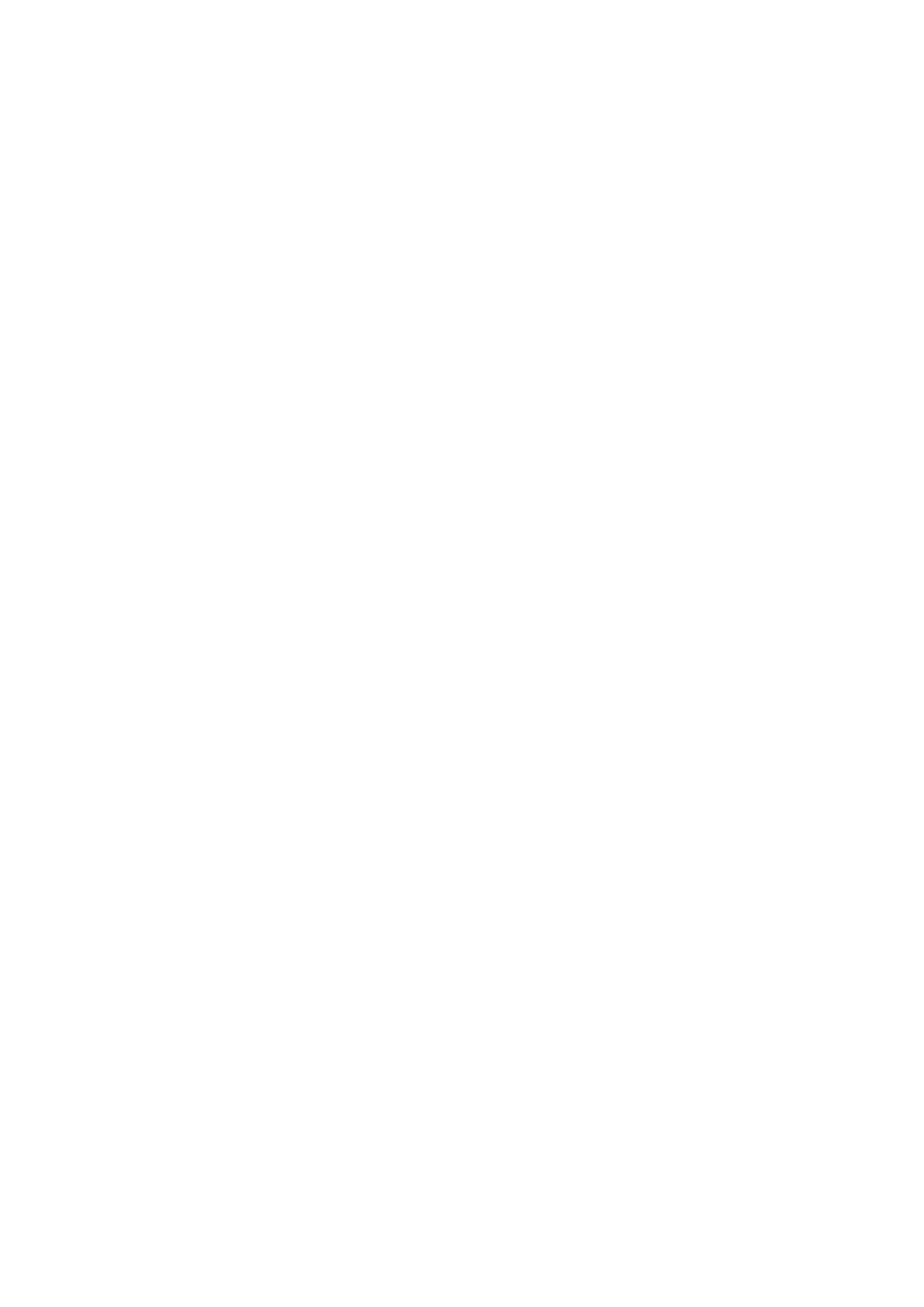#### **MODELLING OF EVACUATION SCENARIOS**

1. The Japanese authorities took extensive measures to reduce radiation exposure. There was widespread evacuation at different times following the accident and there were also restrictions on food supplies (for an overview of the evacuation see UNSCEAR 2013 Report [UNSCEAR, 2014]). Information on the number of people residing in the evacuated and adjacent areas before the accident and the number of people evacuated is presented in table A-11.1 from attachment C-12 of the UNSCEAR 2013 Report.

| City, town or<br>village | Population before 11 March 2011 <sup>a</sup> |              |          |         | Rounded number of evacuees <sup>b</sup> |                                                |                    |  |
|--------------------------|----------------------------------------------|--------------|----------|---------|-----------------------------------------|------------------------------------------------|--------------------|--|
|                          | $<20$ km                                     | $20 - 30 km$ | $>30$ km | Total   | Evacuated by<br>15 March 2011           | Population of<br>deliberate<br>evacuation area | Total <sup>c</sup> |  |
| Minamisoma               | 14 300                                       | 47 400       | 9 200    | 70 900  | 14 300                                  | < 100                                          | 32 000             |  |
| Katsurao                 | 300                                          | 1 300        |          | 1 600   | 300                                     | 1 300                                          | 1 600              |  |
| Namie                    | 19 600                                       | 1 0 0 0      | 300      | 20 900  | 19 600                                  | 1 300                                          | 20 900             |  |
| Tamura                   | 600                                          | 3 200        | 36 600   | 40 400  | 600                                     |                                                | 3 0 0 0            |  |
| Futaba                   | 6 900                                        |              |          | 6 9 0 0 | 6 900                                   |                                                | 6 900              |  |
| Okuma                    | 11 500                                       |              |          | 11.500  | 11 500                                  |                                                | 11 500             |  |
| Kawauchi                 | 1 100                                        | 1 700        |          | 2.800   | 2.800 <sup>d</sup>                      |                                                | $2800^d$           |  |
| Tomioka                  | 16 000                                       |              |          | 16 000  | 16 000                                  |                                                | 16 000             |  |
| Naraha                   | 7 700                                        |              |          | 7 700   | 7 700                                   |                                                | 7 700              |  |
| Hirono                   | 200                                          | 5 200        |          | 5 400   | 5 200                                   |                                                | 5 200              |  |
| <b>I</b> itate           |                                              | 300          | 5 900    | 6 200   |                                         | 6 200                                          | 6 200              |  |
| Kawamata                 |                                              |              | 15 600   | 15 600  |                                         | 1 300                                          | 1 300              |  |
| Iwaki                    |                                              | 2 2 0 0      | 340 000  | 342 200 |                                         |                                                | 2 700              |  |
| <b>Total</b>             | 78 200                                       | 62 300       | 407 600  | 548 100 | 84 900                                  | 10 200                                         | 117 800            |  |

| Table A-11.1. Populations of the evacuated areas and some adjacent territories and the number |  |
|-----------------------------------------------------------------------------------------------|--|
| of evacuees                                                                                   |  |

*<sup>a</sup>* Approximate number based on the 2010 Flash Report of National Census of 2010 [MIC, 2011].

<sup>*b*</sup>The numbers reported in [MEXT, 2020]; those were adjusted to be consistent with the population data.

<sup>c</sup> The number of evacuees may also include evacuees who lived outside of the 30-km radius and people evacuated for other reasons than radiological protection. (Translation from p. 2 of [MEXT, 2020]). For that reason, the total number of evacuees may be larger than the sum of people evacuated before 15 March 2011 and from the deliberate evacuation area.

*<sup>d</sup>* Evacuated from the evacuation zone (<20 km) by 15 March 2011, and from the whole village immediately after the village mayor's instruction on 16 March 2011. (The interim report of the Investigation Committee on the Accident at the Fukushima Nuclear Power Stations of Tokyo Electric Power Company.)

2. For the UNSCEAR 2013 Report, detailed information about the destinations of those evacuated in the precautionary and deliberate evacuations was presented in table 11 of attachment C-12 [UNSCEAR, 2014]. The dose assessment for the period before and during the evacuation was based on the results from a questionnaire survey issued by the local authorities to all residents within Fukushima Prefecture (two million people) to ascertain their activities and, specifically, their locations and movements. Approximately 21% of the population completed the questionnaires. The National Institute for Radiological Science (NIRS) used the results of this survey to define 18 scenarios representative of the movements of residents local to FDNPS, following the accident [Akahane et al., 2013].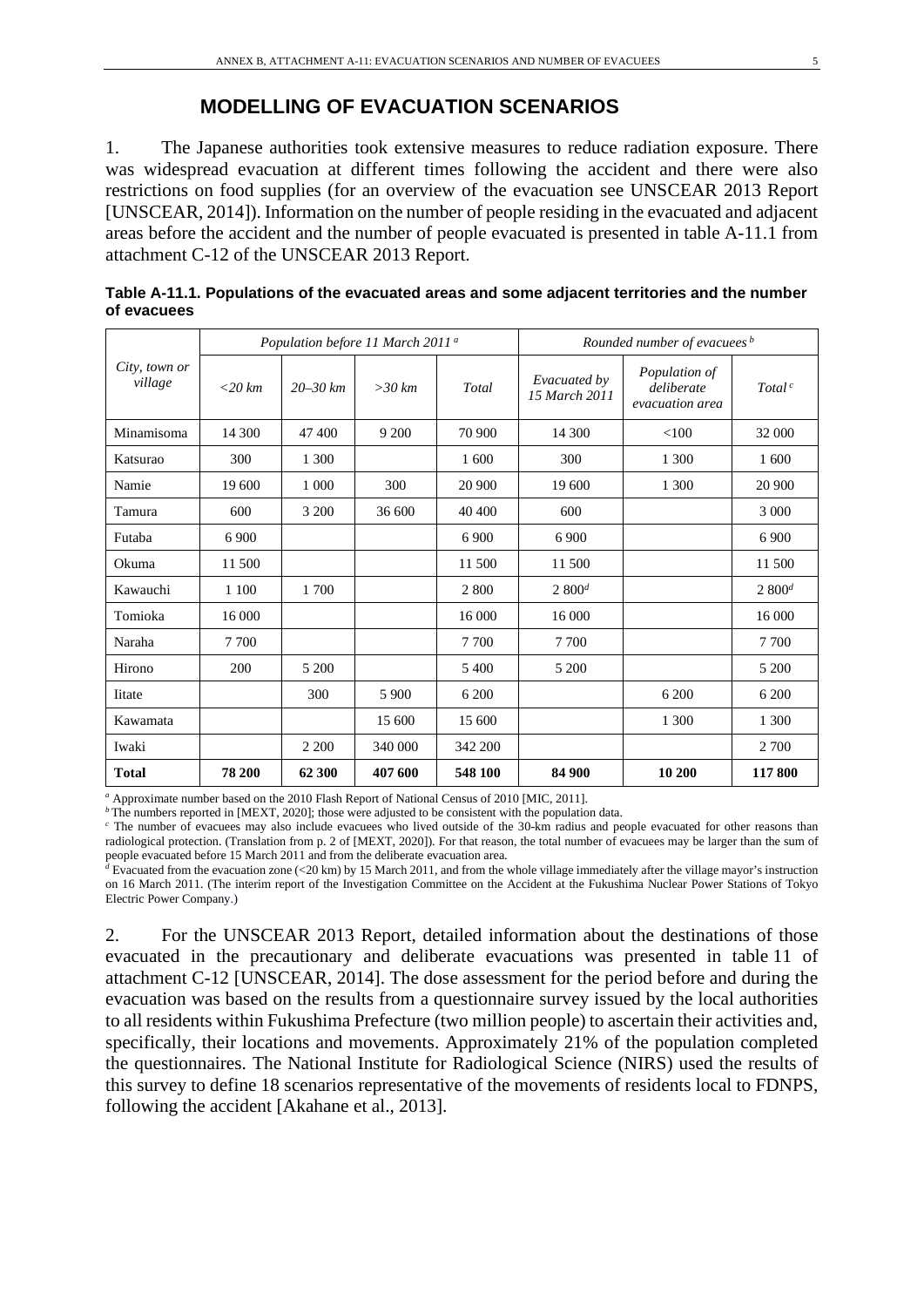3. In a recent study, Ohba et al. further refined the evacuation scenarios by conducting a hierarchical clustering analyses of 100 to 300 randomly sampled behavioural questionnaire sheets of children from each of the seven municipalities in the evacuation area [Ohba et al., 2020]. This resulted in 37 new representative evacuation scenarios, which have been used for the assessment of doses to residents of evacuated communities, as outlined in table A-11.2. These 37 new evacuation scenarios did not include residents from the evacuated communities of Hirono Town and Katsurao Village. Thus, the Committee additionally included those three of the original 18 evacuation scenarios representing evacuated residents from Hirono Town and Katsurao Village (resulting in 40 evacuation scenarios in total, see table A-11.2).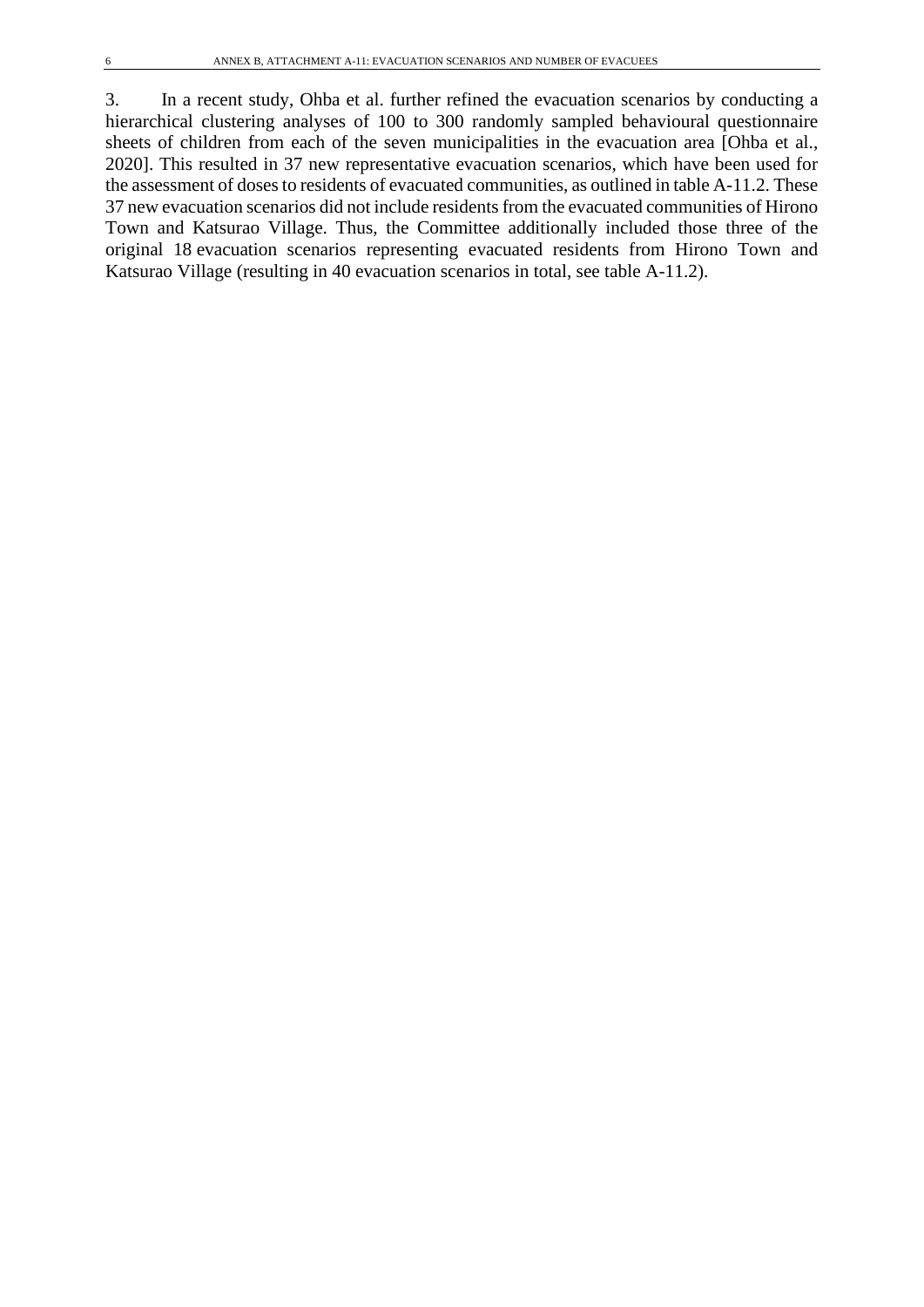| Scenario | Location at 11 March 2011                      | Start > Route > Destination                        | Destination prefecture | <b>Destination</b> location | Evacuation start time <sup>a,b</sup> |          |
|----------|------------------------------------------------|----------------------------------------------------|------------------------|-----------------------------|--------------------------------------|----------|
| 01(FT1)  | Futaba Town                                    | Futaba > Kawamata > OOP <sup>c</sup>               | Saitama Ken            | Saitama Shi                 | AM2 on 12 March                      | 5 0 0 9  |
| 02(FT2)  | Futaba Town                                    | Futaba > Iwaki > OOP                               | Ibaraki Ken            | Kasama Shi                  | PM1 on 12 March                      | 421      |
| 03(FT3)  | Futaba Town                                    | Futaba > Odaka > Fukushima > OOP                   | Ibaraki Ken            | Yuki Shi                    | AM2 on 12 March                      | 421      |
| 04(FT4)  | Futaba Town                                    | Futaba > Haramachi > Koriyama                      | Fukushima Ken          | Koriyama Shi                | PM2 on 12 March                      | 421      |
| 05(FT5)  | Futaba Town                                    | Futaba > Namie > Kawamata > OOP                    | Tochigi Ken            | Sano Shi                    | PM1 on 12 March                      | 628      |
| 06(TM1)  | Tomioka Town and Kawauchi Village <sup>d</sup> | Kawauchi > OOP                                     | Niigata Ken            | Niigata Shi                 | PM <sub>2</sub> on 15 March          | 3 3 8 4  |
| 07(TM2)  | Tomioka Town                                   | Tomioka > Ono > OOP                                | Chiba Ken              | Chiba Shi                   | PM1 on 12 March                      | 1 504    |
| 08(TM3)  | Tomioka Town                                   | Tomioka > Kawauchi > Koriyama > OOP                | Chiba Ken              | Chiba Shi                   | AM2 on 12 March                      | 12972    |
| 09(TM4)  | Tomioka Town                                   | Tomioka > Iwaki                                    | Fukushima Ken          | Iwaki Shi                   | PM1 on 12 March                      | 940      |
| 10(NR1)  | Naraha Town                                    | Naraha > Iwaki > OOP                               | Tochigi Ken            | Nasushiobara Shi            | AM2 on 12 March                      | 862      |
| 11(NR2)  | Naraha Town                                    | Naraha > Iwaki > OOP                               | Chiba Ken              | Chiba Shi                   | AM2 on 12 March                      | 2672     |
| 12(NR3)  | Naraha Town                                    | Naraha > Iwaki                                     | Fukushima Ken          | Iwaki Shi                   | AM2 on 12 March                      | 470      |
| 13(NR4)  | Naraha Town                                    | Naraha > Hirono > Aizu> OOP                        | Tochigi Ken            | Mooka Shi                   | AM2 on 12 March                      | 3 4 5 7  |
| 14(NR5)  | Naraha Town                                    | Naraha > Iwaki > OOP > Iwaki                       | Fukushima Ken          | Iwaki                       | AM2 on 12 March                      | 239      |
| 15(OK1)  | Okuma Town                                     | Okuma > Tamura > Aizu                              | Fukushima Ken          | Aizuwakamatsu Shi           | PM1 on 12 March                      | 4 2 0 5  |
| 16(OK2)  | Okuma Town                                     | Okuma > Tamura                                     | Fukushima Ken          | Tamura Shi                  | AM2 on 12 March                      | 5 800    |
| 17(OK3)  | Okuma Town and Futaba Town <sup>d</sup>        | Futaba > Kawamata > Iwaki > OOP                    | Tokyo Metropolitan     | Shinjuku Ku                 | AM2 on 12 March                      | 1 0 1 5  |
| 18(OK4)  | Okuma Town and Tamura City <sup>d</sup>        | Tamura                                             | Fukushima Ken          | Tamura Shi                  | (no further evacuation)              | 2 7 5 5  |
| 19(OK5)  | Okuma Town                                     | Okuma Town > Odaka > Haramachi ><br>Sukagawa > OOP | Tochigi Ken            | Nasushiobara Shi            | AM1 on 12 March                      | 725      |
| 20(NM1)  | Namie Town                                     | Namie > Haramachi > OOP                            | Tokyo Metropolitan     | Shinjuku Ku                 | AM2 on 12 March                      | 3 3 4 4  |
| 21(NM2)  | Namie Town                                     | Namie > Soma                                       | Fukushima Ken          | Soma Shi                    | PM1 on 12 March                      | 1 2 5 4  |
| 22(NM3)  | Namie Town                                     | Namie > Tsushima > Koriyama                        | Fukushima Ken          | Koriyama Shi                | AM2 on 12 March                      | 11 4 9 5 |
| 23(NM4)  | Namie and Tsushima <sup>d</sup>                | $T$ sushima > Nihonmatsu                           | Fukushima Ken          | Nihonmatsu Shi              | AM2 on 16 March                      | 1 4 6 3  |

### **Table A-11.2. Evacuation scenarios from Ohba et al. [Ohba et al., 2020] (#01-37) and NIRS survey [Akahane et al., 2013] (#38-40)**

 $\overline{a}$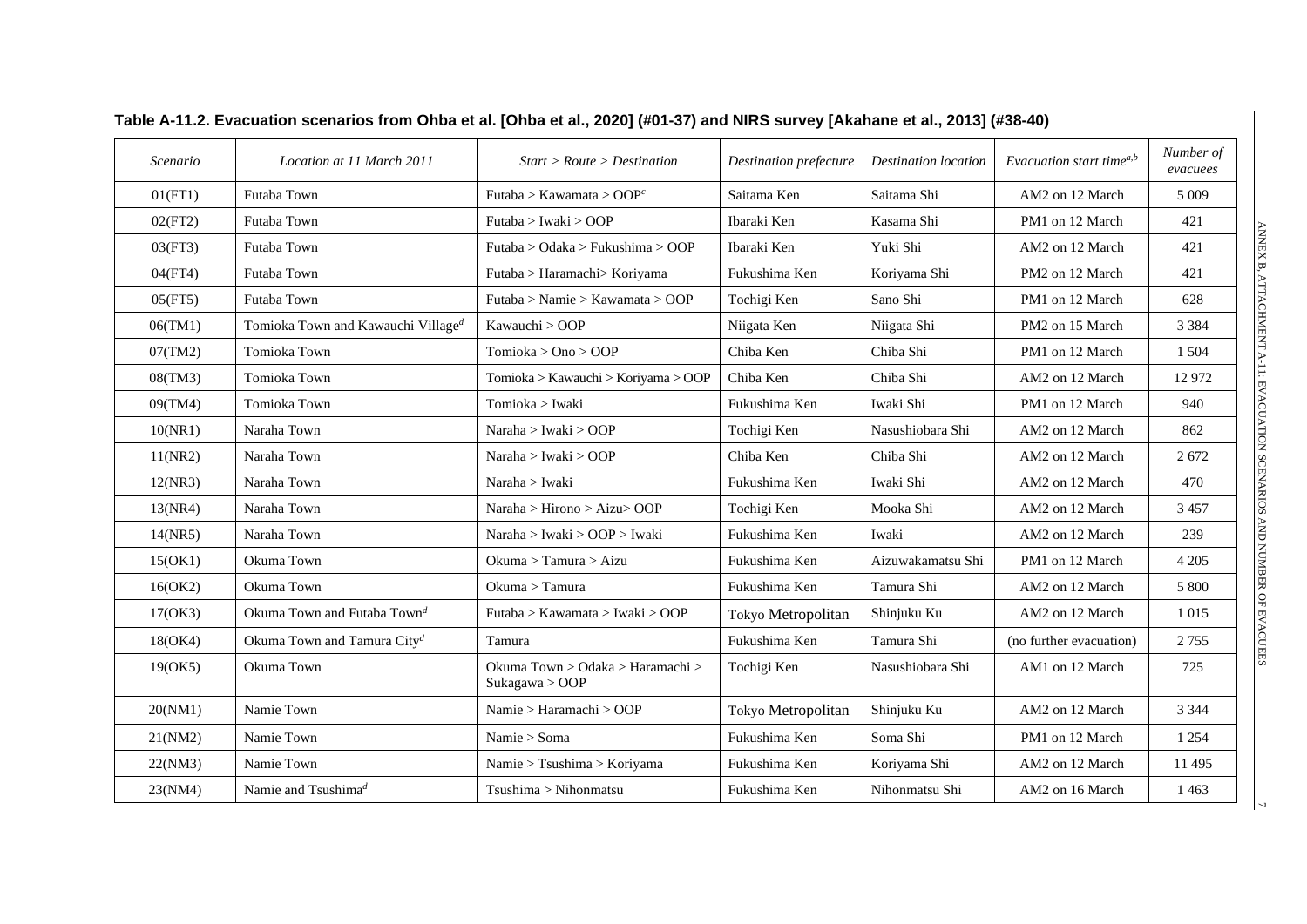| Scenario                             | Location at 11 March 2011         | Start > Route > Destination            | Destination prefecture | <b>Destination</b> location | Evacuation start time <sup><i>a</i>,b</sup> | Number of<br>evacuees |
|--------------------------------------|-----------------------------------|----------------------------------------|------------------------|-----------------------------|---------------------------------------------|-----------------------|
| 24(NM5)                              | Namie Town                        | Namie > Kawamata > OOP                 | Yamagata Ken           | Yonezawa Shi                | AM2 on 13 March                             | 3 3 4 4               |
| 25(IT1)                              | Iitate Village                    | Iitate > Koriyama                      | Fukushima Ken          | Koriyama Shi                | AM2 on 16 March                             | 1860                  |
| 26(1T2)                              | <b>Iitate Village</b>             | Iitate > Kawamata > Fukushima > Aizu   | Fukushima Ken          | Kitashiobara Mura           | AM2 on 15 March                             | 1488                  |
| 27(1T3)                              | Iitate Village                    | litate > OOP                           | Saitama Ken            | Saitama Shi                 | AM2 on 19 March                             | 1 5 5 0               |
| 28(1T4)                              | Iitate Village                    | <b>I</b> itate                         | Fukushima Ken          | <b>Iitate Mura</b>          | 22 June                                     | 1 3 0 2               |
| 29(OD1)                              | Odaka ward of Minamisoma City     | Odaka > Haramachi > Iwaki > OOP        | Tokyo Metropolitan     | Shinjuku Ku                 | PM2 on 12 March                             | 1 0 0 8               |
| 30(OD2)                              | Odaka ward of Minamisoma City     | Odaka > Kawamata > Aizu > OOP          | Yamagata Ken           | Tsuruoka Shi                | PM1 on 12 March                             | 1536                  |
| 31(OD3)                              | Haramachi ward of Minamisoma City | Haramachi > Date > Haramachi > OOP     | Kanagawa Ken           | Yokohama Shi                | AM2 on 12 March                             | 1 0 0 8               |
| 32(OD4)                              | Odaka ward of Minamisoma City     | Odaka > Haramachi > Fukushima ><br>OOP | Tokyo Metropolitan     | Shinjuku Ku                 | PM2 on 12 March                             | 11 440                |
| 33(OD5)                              | Odaka ward of Minamisoma City     | Odaka > Haramachi > Soma > OOP         | Saitama Ken            | Saitama Shi                 | PM1 on 12 March                             | 1 0 0 8               |
| 34(HK1)                              | Haramachi ward of Minamisoma City | Haramachi > Fukushima > OOP            | Kanagawa Ken           | Yokohama Shi                | PM1 on 17 March                             | 12 880                |
| 35(HK2)                              | Iitate Village                    | Iitate > Koriyama > OOP                | Yamagata Ken           | Yamagata Shi                | AM1 on 12 March                             | 1 0 8 8               |
| 36(HK3)                              | Kashima ward of Minamisoma City   | Kashima > Haramachi > Iitate > OOP     | Kanagawa Ken           | Yokohama Shi                | AM2 on 12 March                             | 608                   |
| 37(HK4)                              | Haramachi ward of Minamisoma City | Haramachi > Soma                       | Fukushima Ken          | Soma Shi                    | PM1 on 18 March                             | 1 4 2 4               |
| 38<br>(10 in UNSCEAR<br>2013 Report) | Hirono Town                       | Ono Town Office                        | Fukushima Ken          | Ono Shi                     | 12 March                                    | 5 200                 |
| 39<br>(12 in UNSCEAR<br>2013 Report) | Katsurao Village                  | Azuma Gymnasium                        | Fukushima Ken          | Fukushima Shi               | 14 March                                    | 800                   |
| 40<br>(14 in UNSCEAR<br>2013 Report) | Katsurao Village Office           | Azuma General Gymnasium                | Fukushima Ken          | Fukushima Shi               | 21 March                                    | 800                   |

*<sup>a</sup>* AM1, AM2, PM1, PM2 refer to early morning, late morning, early afternoon and late afternoon, respectively.

<sup>*b*</sup> The focus of Ohba et al. [Ohba et al., 2020] was on evacuation before 26 March 2011. The timings of later evacuations (in particular, of the municipalities of Iitate Village and parts of Tamura City in May and June 2011) are as set out in the UNSCEAR 2013 Report [UNSCEAR, 2014].

*<sup>c</sup>* OOP denotes out of prefecture and indicates that the destination was a prefecture other than Fukushima Prefecture.

*d* In these scenarios, people were evacuated from the first named location to the second named location on the day of the earthquake (11 March 2011).

 $^\infty$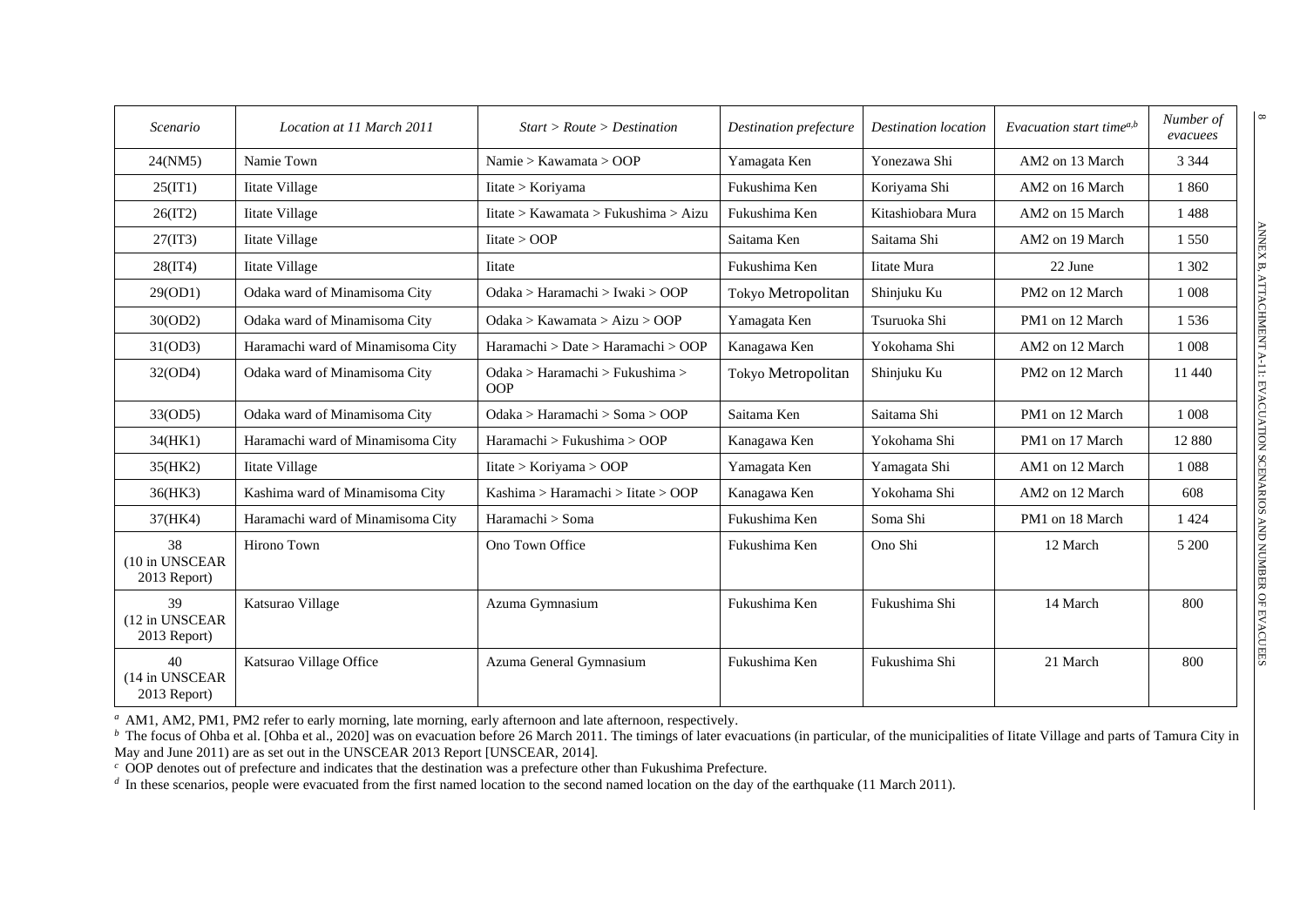- 4. Within these 40 evacuation scenarios, four types of human activities were considered:
	- *(a)* Normal living conditions;
	- *(b)* Residents preparing for evacuation;
	- *(c)* Evacuation; and
	- *(d)* Sheltering.

5. For the normal living conditions, the assumptions on human behaviour were the same as those used in the external and inhalation exposure calculations for the non-evacuated areas. For the evacuation preparation, evacuation and sheltering activities, the Committee assumed occupancy factors, dose reduction factors (see table A-11.3) and breathing rates that reflected the nature of activities undertaken (distinct from those considered for normal living conditions). The dose reduction factor for "normal living" is lower than the dose reduction factor for "sheltering" since it is assumed that people stay indoors in wooden houses (with a shielding factor of 0.4) during sheltering 100% of the time, while for "normal living" it is assumed that they stay:

- *(a)* Indoors in wooden houses for 60% of the time (for adults; for children 70% is assumed);
- *(b)* In concrete buildings (with a shielding factor of 0.1) for 30% of the time (for adults) and 20% (for children) is assumed; and
- $(c)$  Outdoors for the remaining 10% of the time (without shielding, i.e., a shielding factor of 1.0).

**Table A-11.3. Dose reduction factors for different exposure pathways and types of activities related to the modelling of evacuation scenarios**

|                                             |             | Infant 1 year/Child 10 years |                   | Indoor worker      |            |                   |
|---------------------------------------------|-------------|------------------------------|-------------------|--------------------|------------|-------------------|
| <i>Type of activity</i>                     | Groundshine | Cloudshine                   | <i>Inhalation</i> | <i>Groundshine</i> | Cloudshine | <i>Inhalation</i> |
| Normal living                               | 0.37        | 0.37                         | 0.55              | 0.34               | 0.34       | 0.55              |
| Sheltering                                  | 0.4         | 0.4                          | 0.5               | 0.4                | 0.4        | 0.5               |
| Evacuation (also Evacuation<br>preparation) | 0.675       | 0.675                        | 1.0               | 0.675              | 0.675      | 1.0               |

6. The assessments of public exposure for the 40 evacuation scenarios used the deposition density and air concentration results from atmospheric transport, dispersion and deposition model simulations of Terada et al. [Terada et al., 2020]. Otherwise, the same input parameters and methods as for the assessment for external exposure and dose from inhalation for the nonevacuated areas were applied (see attachments A-1 and A-10).